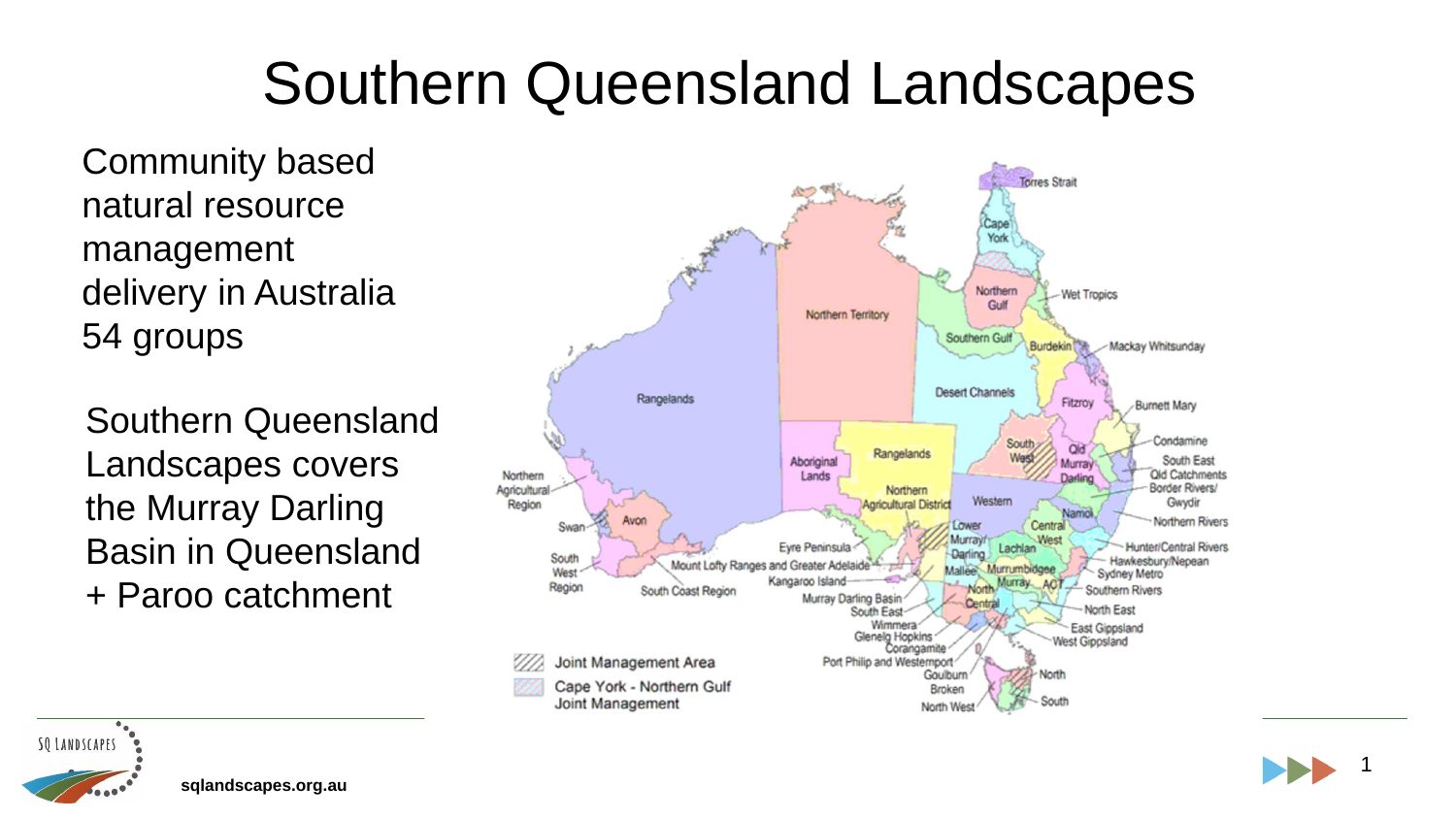## Southern Queensland Landscapes

- Whole of catchment focus
- Land management + water management + vegetation management + community and landscape resilience
- Requires inclusion of diverse land managers and communities



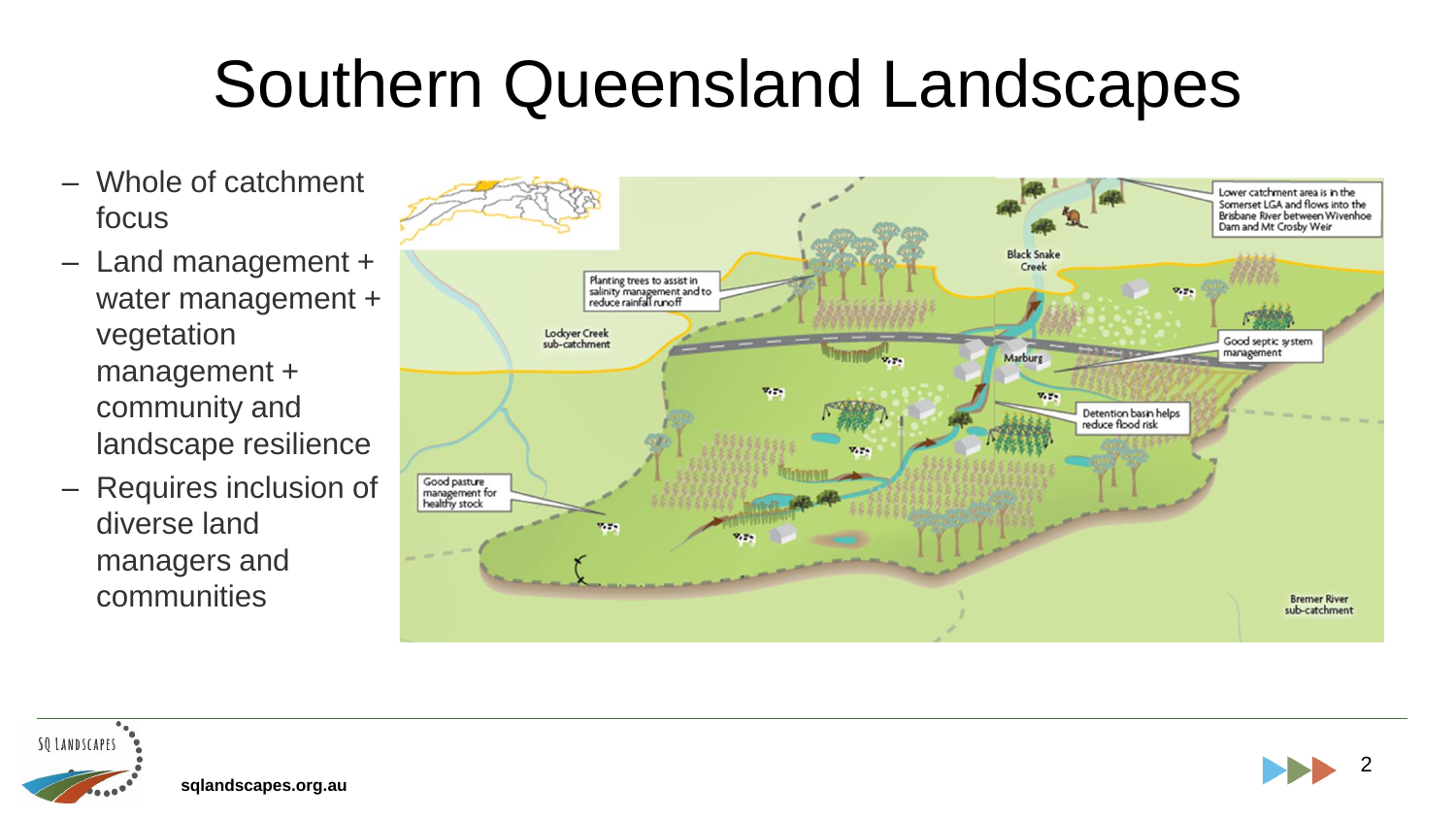Southern Queensland Landscapes area We are a community owned company and look after an area of just over 314,000 square kilometres (1.3 times the size of Victoria). Our website (www.sqlandscapes.org.au) sets out our projects.

We:

- help farmers find ways to ensure profitable, sustainable and ethical food and fibre production whilst taking care of our waterways, biodiversity and soil
- partner with landholders, First Peoples, governments, industry, academia, Landcare and community groups to learn more about our landscapes and share this knowledge
- find opportunities for landholders, First People, communities and industries to improve their economic, social and environmental outlooks





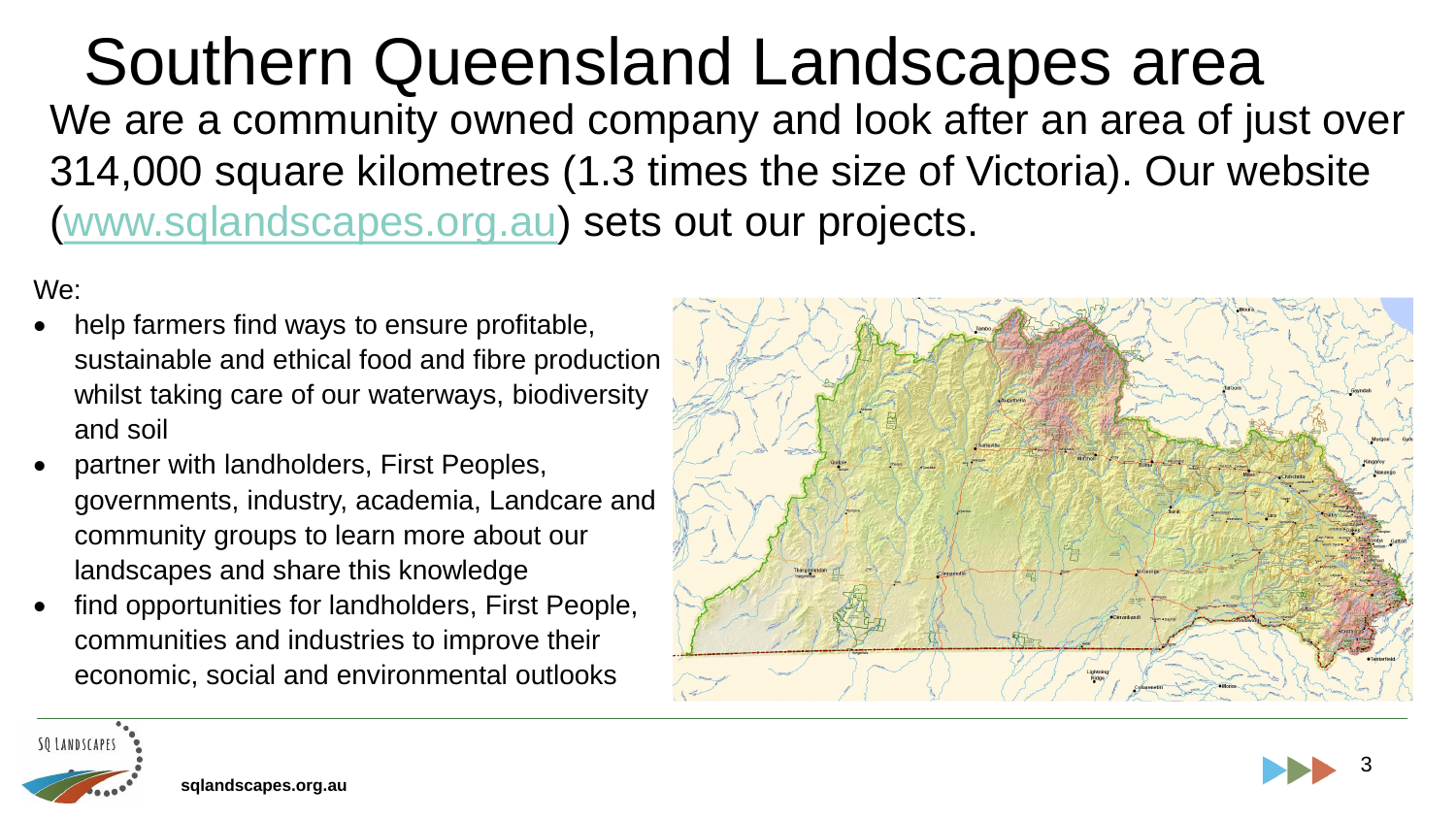# Some resources for you to use

- https://www.sqlandscapes.org.au/research-gallery (links to citizens science)
- https://irp
	- cdn.multiscreensite.com/1018ad9f/files/uploaded/SQ%20Landscapes%20- %20Flourishing%20Landscapes%20Plan\_01042020.pdf (NRM Plan)
- https://www.sqlandscapes.org.au/blogs (useful information about SQL)
- https://www.des.qld.gov.au/ (Qld Dept of Environment and Science)
- https://www.daf.qld.gov.au/ (Qld Dept of Agriculture and Fisheries)
- https://www.awe.gov.au/ (C'wealth Dept of Agriculture, Water & Environment)
- https://qwalc.org.au/ (Landcare in Queensland find local groups)